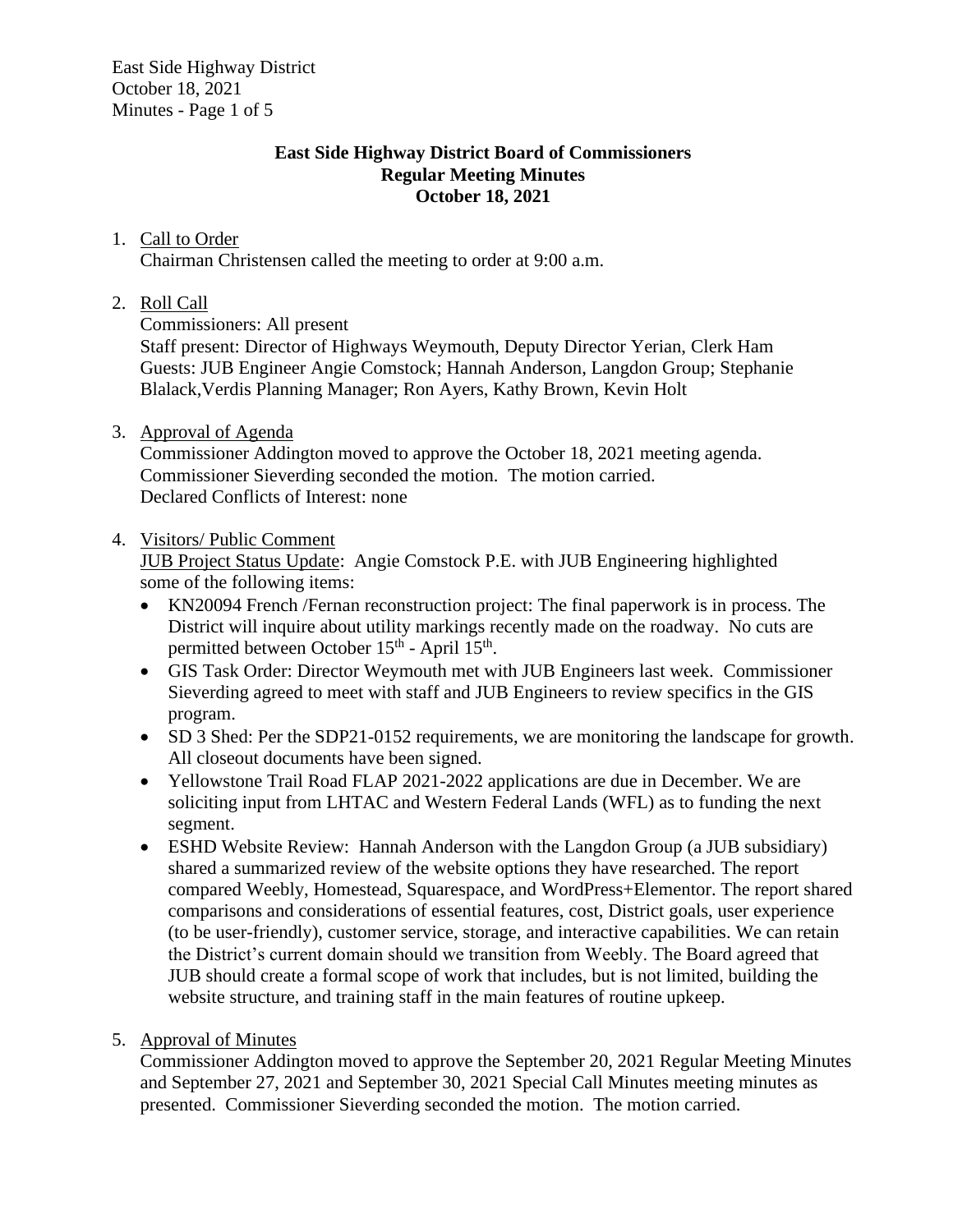East Side Highway District October 18, 2021 Minutes - Page 2 of 5

#### 6. Approval of Treasury Report

Commissioner Sieverding moved to approve the Treasury Report as presented. Commissioner Addington seconded the motion. The motion carried.

#### 7. New Business

A. JUB project status update: Discussed under Visitor/ Public Comment section

- B. JUB Website Proposal: Discussed under Visitor/Public Comment section
- C. Canyon Bridge Update: Phase II is underway. A team meeting this week will explore the three required alternatives for further analysis. A temporary road closure is expected between October 22-25<sup>th</sup> to accommodate core drilling activity. Idaho State Budget Surplus, FEMA, and the pending Federal infrastructure legislation could all play a role in funding the project. Director Weymouth completed the FEMA pre-application, and attended a webinar detailing the process. The HDR team is investigating if FEMA's 36 month time line is feasible with the environmental and historical aspects involved, and if it would qualify as an economically disadvantaged area. The bridge will likely qualify as historical which means certain approvals will be required based on what we decide to do with it. Commissioner Sieverding said the London Bridge was relocated into Lake Havasu – is relocating it an option? Director Weymouth thought that may be cost prohibitive. Commissioner Christensen inquired if it was possible that FEMA build the bridge and LHTAC build the road approaches?

Commissioner Sieverding said considering the pending legislative infrastructure bill, what is needed to be 'shelf ready'? Our current effort will be a 15% design and will be complete in December. The design portion would take an additional 12-16 months and cost \$600,000 to \$1 million. Bridge construction would take about 1 year and cost \$10-15M. The actions we are taking now position us for better grant opportunities. There are check points along the way to help the Board determine how and if they want to proceed with funding being a main factor in the decision process. The December Board Meeting is going to be one of those check points. We are usure if FEMA is a realistic funding source at this time. It may be better suited at a later date when we are further along in the process.

- D. Gozzer Vacation Request: Stephanie Blalack with Verdis requested the Board consider allowing their vacation petition to move forward. The parcel rests between Gozzer Road, a publicly maintained road, and Buckrail Road, a private road within the subdivision. The small portion of land is a remanent of the original Gozzer Road, pre-subdivision and road realignment. I.C. 40-203(i) allows the District to collect the parcel's fair market value as a condition of the abandonment. Assessed value vs. appraised value; comparing the cost vs. the time frame of obtaining the appraisal; and intended land use were all discussed. Director Weymouth suggested that we seek Attorney Week's advice about accepting the fair market value and the land use, and follow up at the November Board Meeting.
- E. Homestead Plat Review (CON21-0001): The Commissioners discussed the staff report provided by Director Weymouth briefing the proposal.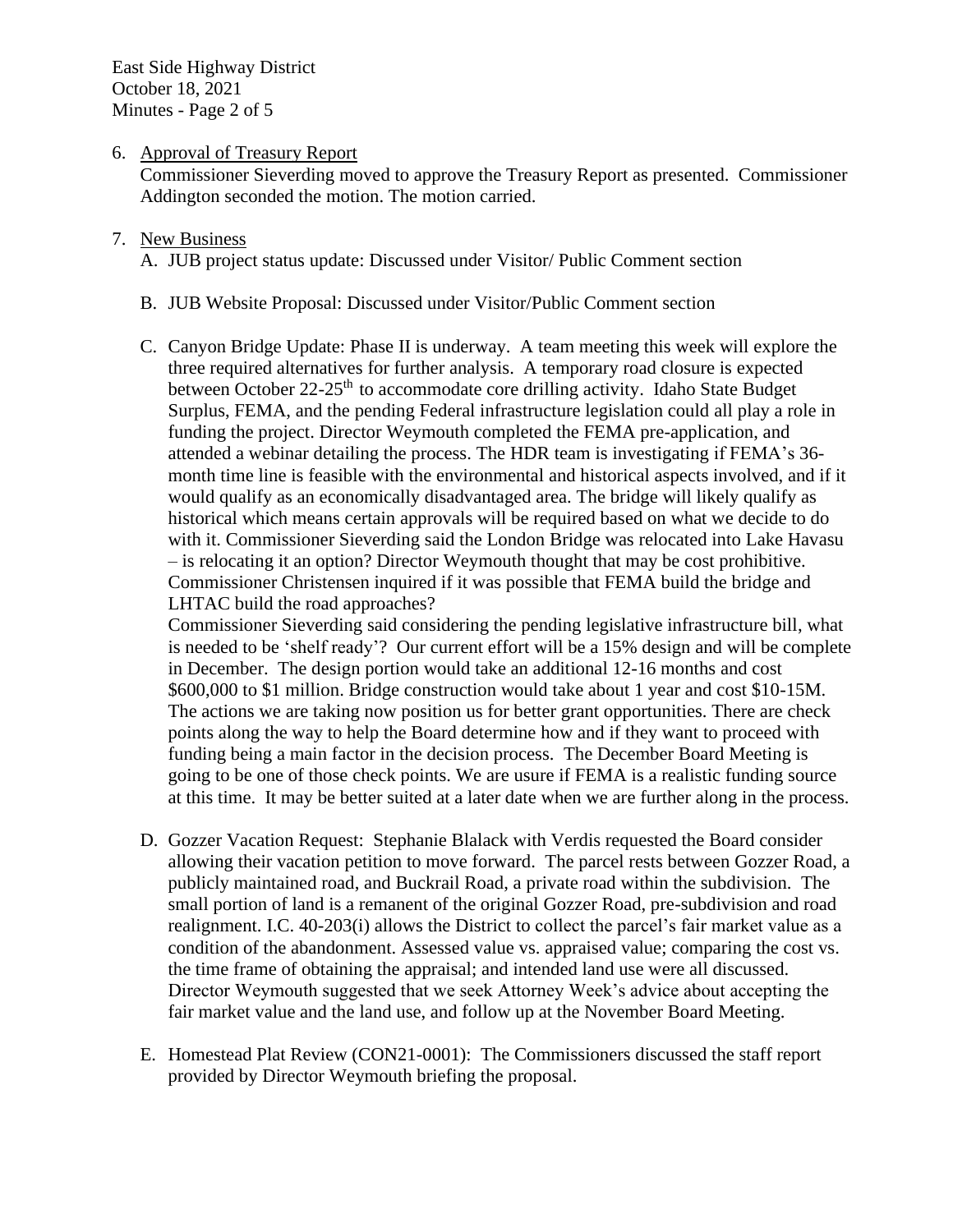East Side Highway District October 18, 2021 Minutes - Page 3 of 5

> Action: Commissioner Addington made a motion to approve the Homestead Plat CON21- 0001, and authorized signing the final plat. Commissioner Sieverding seconded the motion. The motion carried.

F. Fish Inn Site Discussion: In addition to the Director Weymouth's Staff Report, Developer Ron Ayers shared his thoughts with the Board. He acquired the former Fish Inn site last February. He is familiar with the District's FLAP application and appreciated our vision and movement towards the important safety improvements of Yellowstone Trail Road. Considering the timing of the FLAP project, Mr. Ayers asked the Board to consider dovetailing improvements to the commercially zoned area he owns, at his expense. In considering its potential use, his proposal addresses easing accessibility and improving traffic flow efficiencies which included exchanging the existing Yellowstone Trail Road ROW (yellow) for a newly created ROW (blue). This eliminates the sharp S curve above his parcel, improved alignment with I-90 and intersects just north of the I90 westbound onramp. From the District's perspective, this developer-paid proposal could address one of the projects most problematic and expensive areas, thereby reducing costs to tax-payers. Action: Commissioner Sieverding made a motion to proceed with a draft Road Development Agreement prepared by Attorney Weeks between the District and Mr. Ayers. Commissioner Addington seconded the motion. The motion carried.

At 10:40 a recess was called. The meeting resumed session at 10:55.

- G. Roadwise (GMCO) Piggyback bid: GMCO is offering a piggyback bid for winter deicing chemicals based on an Idaho State Contract at \$180.25 per ton including delivery. Action: Commissioner Sieverding moved to accept the piggyback offer as outlined and authorized staff to complete the purchase. Commissioner Addington seconded the motion. The motion carried.
- H. Pipe Reline Solutions Quote: Director Weymouth's staff report briefed the Board on the need and cost of the 288' of culvert liners and materials for O'Gara Road. Boulders from the Harrison shop would be used to armor the outfall area and would inherently mitigate the improved hydraulic capacity.

Action: Commissioner Addington moved to approve the purchase of Snap-Tite pipe liners for \$35,987.72 plus materials from Pipe Reline Solutions LLC. Commissioner Sieverding seconded the motion. The motion carried.

8. Old Business

SD3 Shed: After a budgetary discussion, the Board decided to remove the lease funding options from the follow up list with an option to reinstate should the need arise.

KC Land Use & Development Code: KCCD Director David Callahan, has provided the new language and it is currently under Attorney Weeks review.

CDA Lake Drive Master Plan & Speed Sign Policy: LHTAC may fund radar signs through a LHSIP grant. Research efforts are ongoing.

Road Validations: The new GIS platform currently under revision will assist in prioritizing this list.

Grimm's Addition: ongoing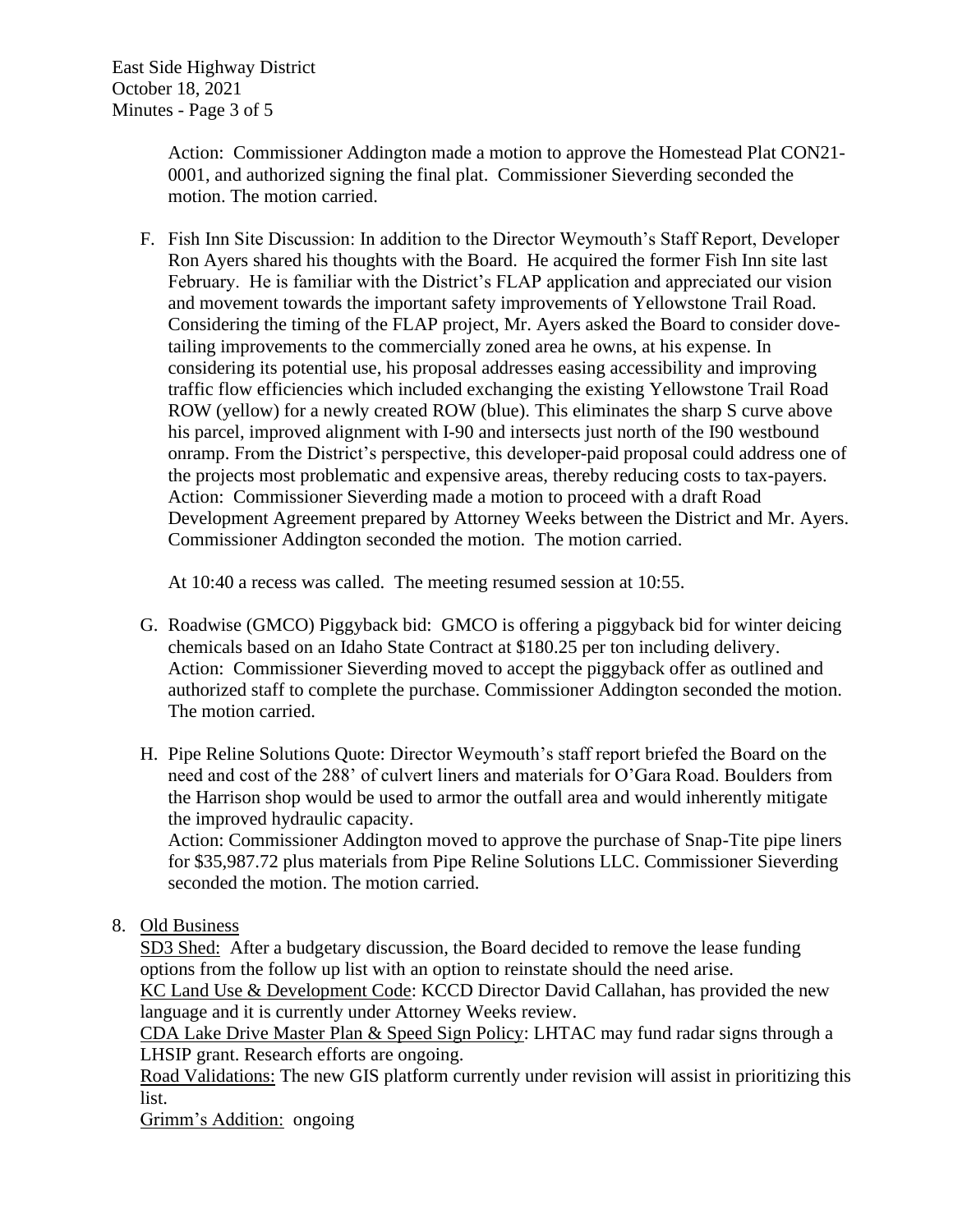East Side Highway District October 18, 2021 Minutes - Page 4 of 5

### 9. Correspondence Permits and Reports: no comment

### 10. Staff Reports

Clerk Ham: Former employee Jerry Horn passed away on September 29, 2021. The obituary suggested planting a tree in his honor. The Board agreed to plant an oak tree in the District's front yard and to invite Jerry's family to a dedication ceremony. The date and time will be announced as soon as available.

Director of Highways Weymouth:

- DEQ is meeting later this week to discuss which projects would benefit from the Phosphorus Reduction Grant. Placing rip rap on Marmot Trail is a promising proposal because of the cost vs. benefit ratio, and our ability to get it done this fall.
- JUB submitted the Scope of Work for the Canyon Road Fernan Lake Road Guardrail Project in conjunction with LHTAC. We are reviewing that with the goal of completing survey work before the snow flies so we can design it over the winter.
- He and the other Directors have been updating the 2022 AHDKC Standards, and starting the Impact Fee planning process. There may be some energy at the legislative level that could benefit Highway Districts in this endeavor. Canyon County is currently pioneering the process for Highway Districts.
- He is preparing six different cost share proposals for next year.
- We are still waiting to hear from Western States CAT about the grader transmission.
- We purchased two snow plows from ITD for \$100.00.

### Deputy Director Yerian:

- Covid related supply chain issues continue to impact equipment repairs.
- He commended Foremen and Crew for the overlays on French Gulch & Yellowstone Trail. He appreciates everyone's willingness to do a great job.
- Foreman Christensen is preparing a list of roads that need rock.
- Sub 2 is preparing the pup trailers for winter maintenance.
- The preparation work for next year's chip seal on Coeur d Alene Lake Drive is complete.

Commissioner Sieverding: She attended the LHTAC funding workshop. She asked if we would be applying for any TAP (Transportation Alternative Program) funds. This grant funds projects for non-motorized vehicles like bike lanes and recreational parking. She would like to see a bike lane and parking area for Bull Run. Director Weymouth has been in discussions with Kootenai County Park and Recreation and feels we may be better off with widening and gravel placement at that location. Ideally, he would like to raise and pave the stretch from the bridge to the parking lot. This would cap potentially contaminated soil.

She emphasized the importance of keeping up on pavement management and traffic counts for our grant applications. Director Weymouth said the traffic counters have been out and will remain in service until the snow flies. He said we are working on daily time sheet data entry for the road history records. We have also been in contact with the State on the DH1015 report, and they encouraged us to start using their online portal for reporting. We are waiting to hear back from them on the access website and login information.